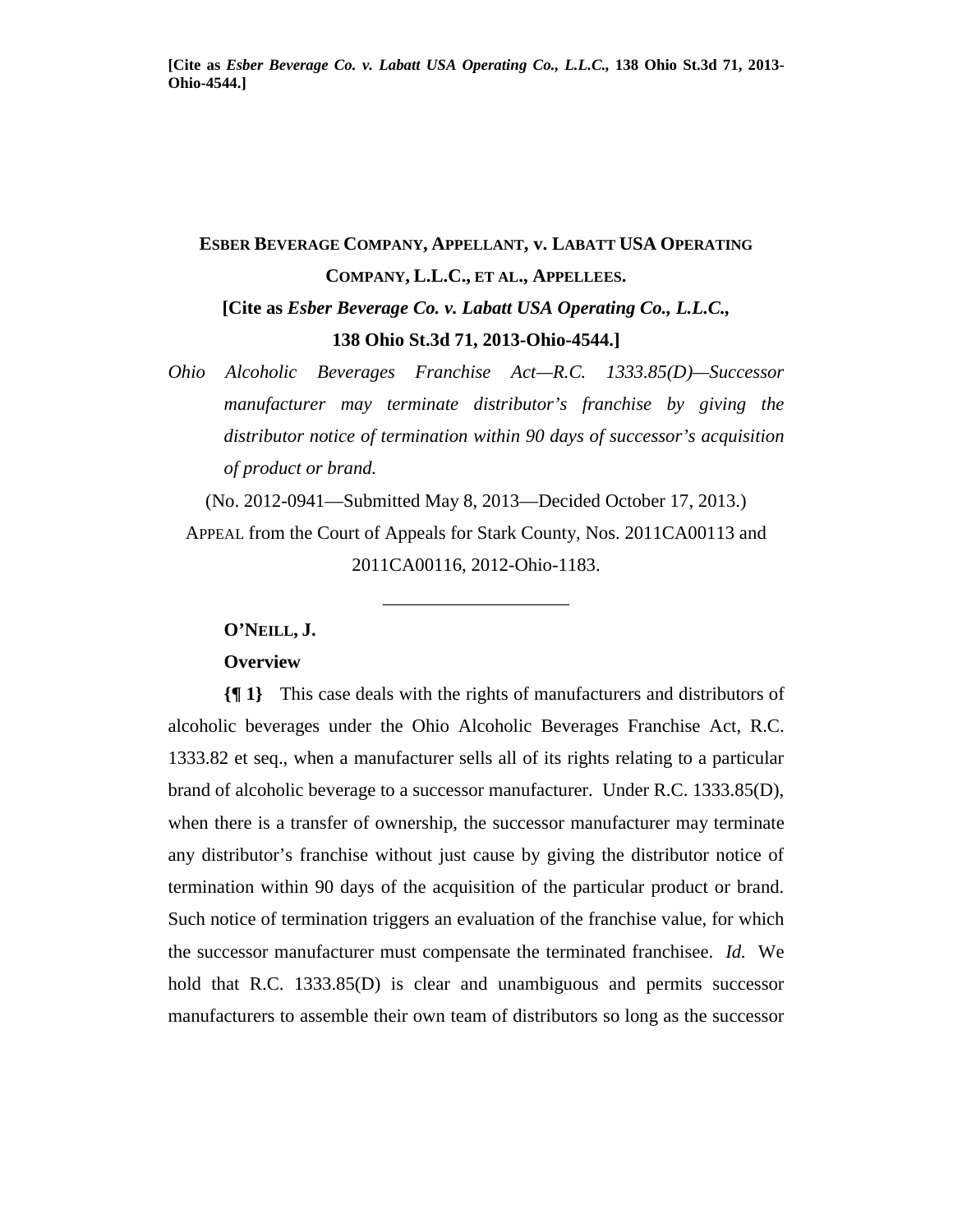manufacturers provide timely notice and compensate those distributors who are not being retained.

## **Facts and Procedural History**

**{¶ 2}** Appellant, Esber Beverage Company ("Esber"), is one of the oldest family-owned, continuously operated beverage wholesalers in Ohio and the United States. It was founded in 1937 by Dave and Helen Esber and is currently operated by second- and third-generation Esber family members. Appellee InBev entered into a written franchise agreement with Esber on November 30, 2007. The franchise agreement provided that Esber was to be the exclusive distributor of Labatt brand products in a ten-county area of Ohio for an indefinite period.

**{¶ 3}** On July 13, 2008, InBev N.V./S.A., InBev's parent corporation, entered into an agreement to acquire Anheuser-Busch Companies, a merger that would create the largest brewing company in the world. *United States v. InBev N.V./S.A.,* D.D.C. No. 08-cv-1965 (Aug. 11, 2009) (memorandum order) available at http://www.justice.gov/atr/cases/f248900/248957.pdf (accessed July 23, 2013). This purchase agreement caused the United States Department of Justice to file an antitrust complaint against InBev N.V./S.A. On the same day that it filed that complaint, November 14, 2008, the Department of Justice also filed a proposed final judgment under which InBev N.V./S.A. would divest itself of all assets relating to the sale of Labatt brand products in the United States, including the right to sell Labatt brand products. *See* Proposed Final Judgment filed November 14, 2008, in *InBev N.V./S.A*., D.D.C. No. 08-cv-1965, available at http://www.justice.gov/atr/cases/f239400/239448.pdf (accessed July 23, 2013).

**{¶ 4}** In accordance with the proposed final judgment, InBev N.V./S.A. sold the Labatt brands to appellee KPS Capital Partners, L.P., a private equity firm, which formed appellee Labatt USA Operating Company, L.L.C. ("Labatt Operating") to acquire the assets. On March 13, 2009, Labatt Operating acquired the exclusive right to sell Labatt brand products in the United States.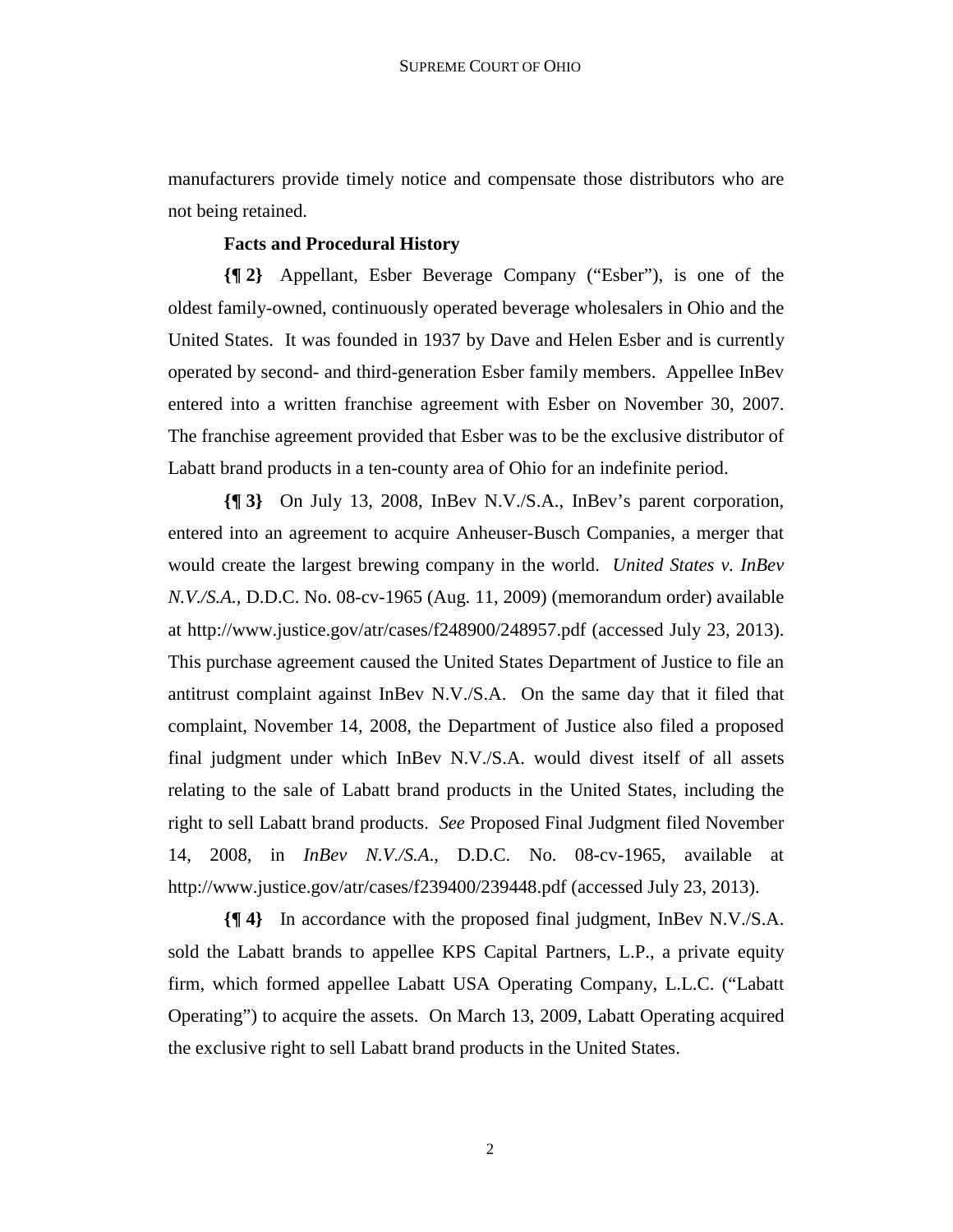**{¶ 5}** As the successor manufacturer to InBev, Labatt Operating invited the Labatt distributors in Ohio to make a presentation as to why they should be chosen to distribute the Labatt brand products for various regions in Ohio. Esber made such a presentation and requested both to continue distributing products in its existing territory and to expand its distribution territory to additional counties. But in a letter dated May 15, 2009, Labatt Operating notified Esber that it intended to terminate Esber's franchise to distribute Labatt brand products. The letter stated that the notification was made "within the 90 day period of the acquisition, pursuant to [R.C.] 1333.85(D)" and that Labatt Operating intended to compensate Esber fully as required by R.C. 1333.85(D) and 1333.851.

**{¶ 6}** Following receipt of the termination letter, Esber filed a complaint in the Stark County Court of Common Pleas. The trial court granted a preliminary injunction ordering Labatt Operating to continue to distribute its Labatt products through Esber, and it later granted partial summary judgment in Esber's favor. The trial court held that the franchise-termination rules of R.C. 1333.85(D) apply to a successor manufacturer only when no written franchise agreement existed between the distributor and the former manufacturer. The trial court found that Labatt Operating had assumed InBev's written franchise agreement with Esber when Labatt Operating acquired the Labatt brands, and it held that the statutory franchise-termination provision therefore did not apply.

**{¶ 7}** The Fifth District Court of Appeals reversed the summaryjudgment decision, holding that R.C. 1333.85(D) does give a successor manufacturer the right to terminate a franchise agreement within 90 days of acquiring the brand and that the statute does not differentiate between successors to manufacturers that had written franchise agreements and successors to manufacturers that had franchise agreements that had arisen by operation of law. Therefore, following a de novo review, the court of appeals ruled that Labatt Operating was permitted by R.C. 1333.85(D) to terminate the franchise agreement

3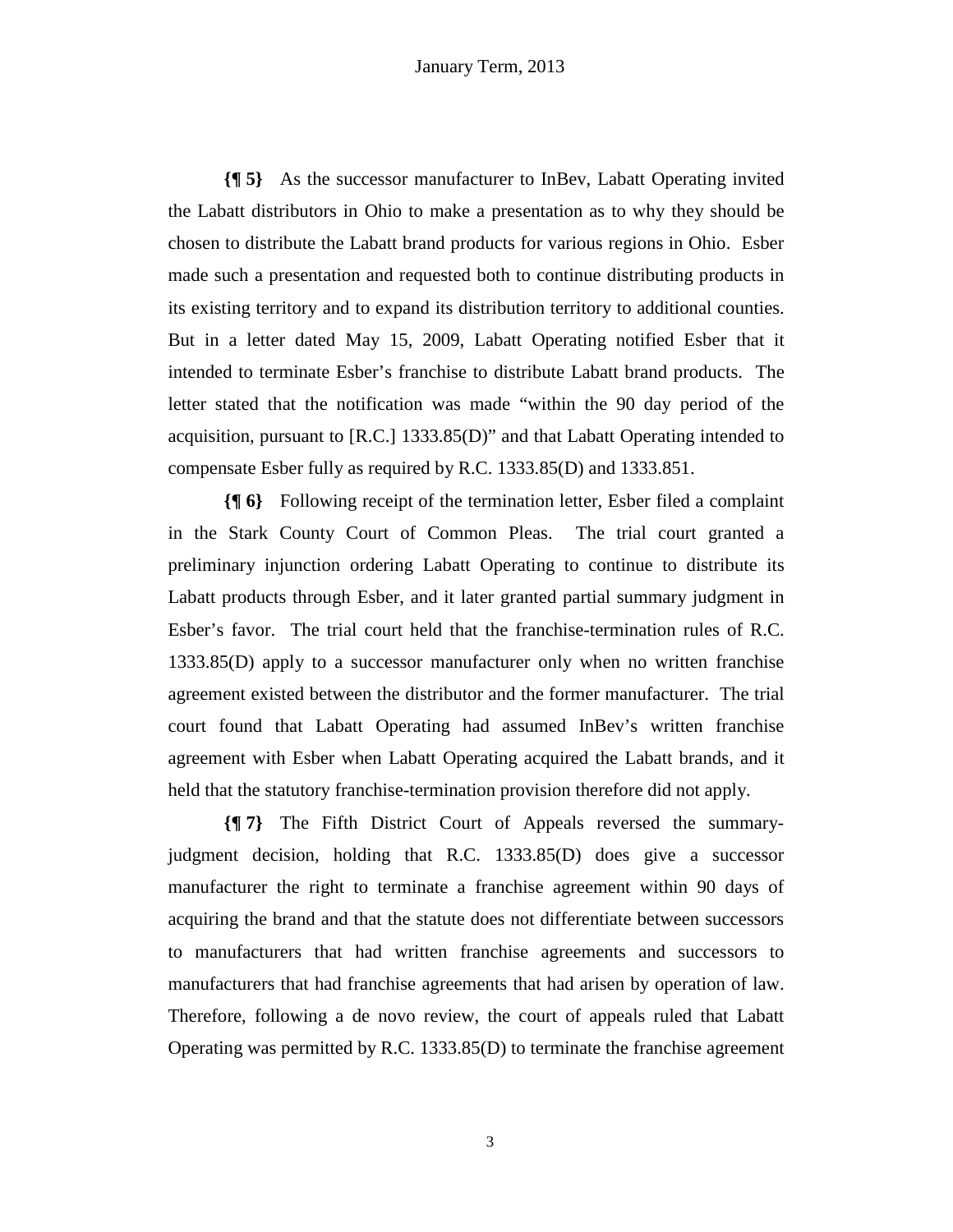as a matter of law and that the trial court should have granted summary judgment in favor of Labatt Operating.

**{¶ 8}** In a single proposition of law before this court, Esber asserts: "The Ohio Alcoholic Beverages Franchise Act does not permit a successor manufacturer to terminate a distributor without cause when the successor manufacturer has itself entered into or assumed a written contract with the distributor."

**{¶ 9}** We review cases involving a grant of summary judgment using a de novo standard of review. *Bonacorsi v. Wheeling & Lake Erie Ry. Co.*, 95 Ohio St.3d 314, 2002-Ohio-2220, 767 N.E.2d 707, at ¶ 24. Summary judgment is appropriately granted when " '(1) [n]o genuine issue as to any material fact remains to be litigated; (2) the moving party is entitled to judgment as a matter of law; and (3) it appears from the evidence that reasonable minds can come to but one conclusion, and viewing such evidence most strongly in favor of the party against whom the motion for summary judgment is made, that conclusion is adverse to that party.' " *M.H. v. Cuyahoga Falls*, 134 Ohio St.3d 65, 2012-Ohio-5336, 979 N.E.2d 1261, at ¶ 12, quoting *Temple v. Wean United, Inc*., 50 Ohio St.2d 317, 327, 364 N.E.2d 267 (1977), citing Civ.R. 56(C).

#### **Analysis**

**{¶ 10}** In Ohio, an alcoholic-beverage-distribution franchise is a creature of statute. The Ohio Alcoholic Beverages Franchise Act was enacted by the General Assembly in 1974. Am.Sub.H.B. No. 857, 135 Ohio Laws, Part II, 913. The purpose of the act was "to eliminate unfair practices by beer and wine manufacturers in their dealings with distributors." Legislative Service Commission Bill Analysis, Am.Sub.H.B. No. 857 (1974). The General Assembly included language in the act specifying that all contractual provisions that waive or fail to comply with the act are void. R.C. 1333.83.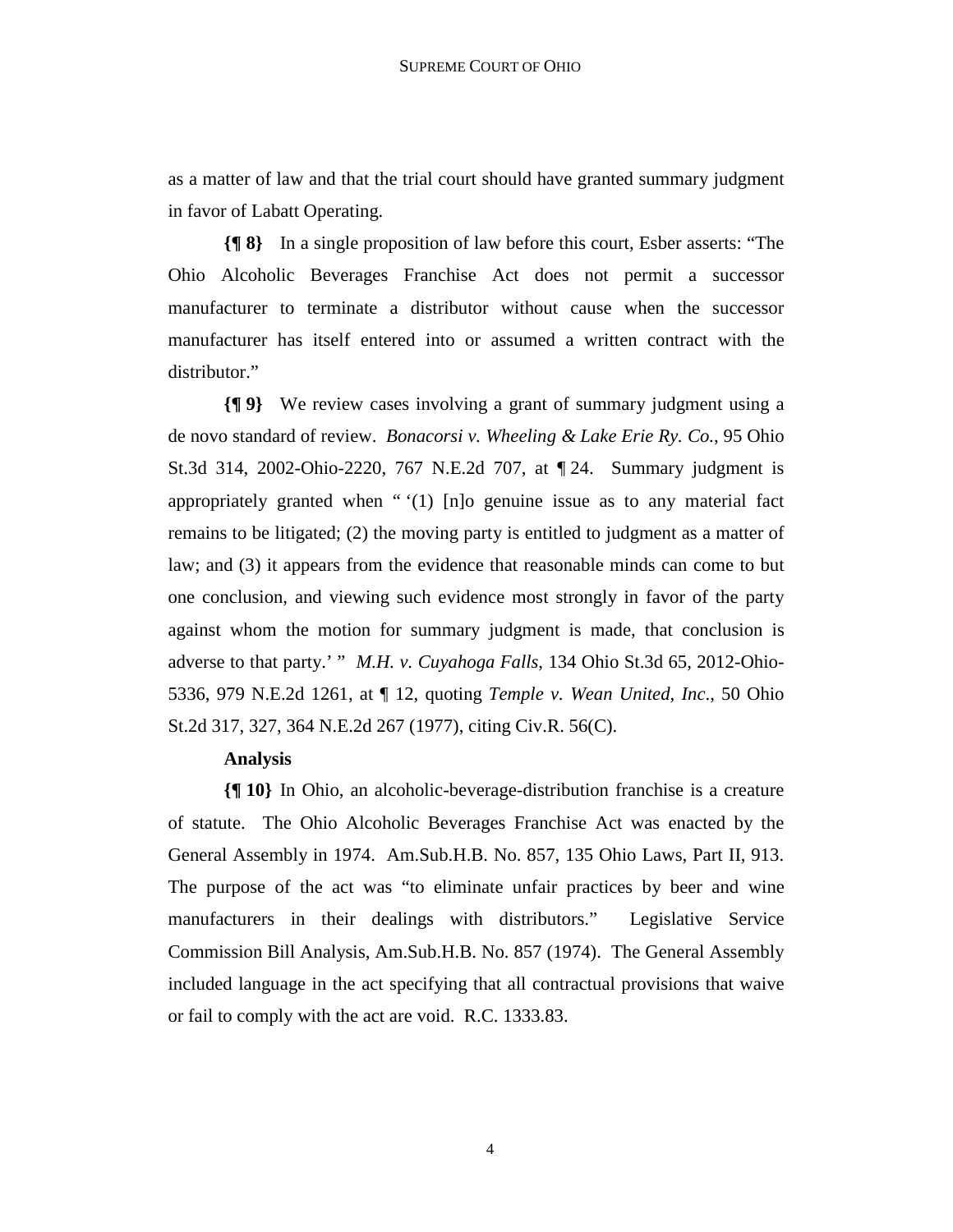**{¶ 11}** Pursuant to the act, every manufacturer of alcoholic beverages must offer its distributors a written franchise agreement specifying the rights and duties of each party. *Id.* If the parties do not enter into a written franchise agreement, a franchise relationship will arise as a matter of law when a distributor distributes products for 90 days or more. *Id.* 

**{¶ 12}** The act also specifies the prerequisites for canceling or terminating a franchise. R.C. 1333.85. The general rule is that prior consent of the other party and 60 days' notice is required in order to cancel a franchise. *Id*. The act also specifies situations that constitute just cause for cancellation and situations that do not. *Id.* When just cause exists, consent and notice are not required. *Id*. Regardless of whether the franchise is canceled with the prior consent of the distributor or whether the manufacturer can show just cause for canceling the franchise relationship, the manufacturer is always required to repurchase all of the terminated distributor's unsold inventory and sales aids. *Id.* Most relevant to this dispute, however, is the fact that the act also establishes a specific procedure for terminating a franchise when the manufacturer sells a particular brand or product of alcoholic beverage to a successor manufacturer.

**{¶ 13}** Specifically, R.C. 1333.85(D) provides that if a successor manufacturer acquires all or substantially all of the stock or assets of another manufacturer, the successor manufacturer may give written notice of termination, nonrenewal, or renewal of the franchise to a distributor of the acquired product or brand. Any notice of termination or nonrenewal of the franchise to a distributor of the acquired product or brand shall be received at the distributor's principal place of business within 90 days of the date of the acquisition. If notice is not received within this 90-day period, a franchise relationship is established between the parties. And if the successor manufacturer complies with the provisions of the statute, neither just cause nor consent of the distributor is required for termination or nonrenewal. On termination of a franchise, the successor manufacturer must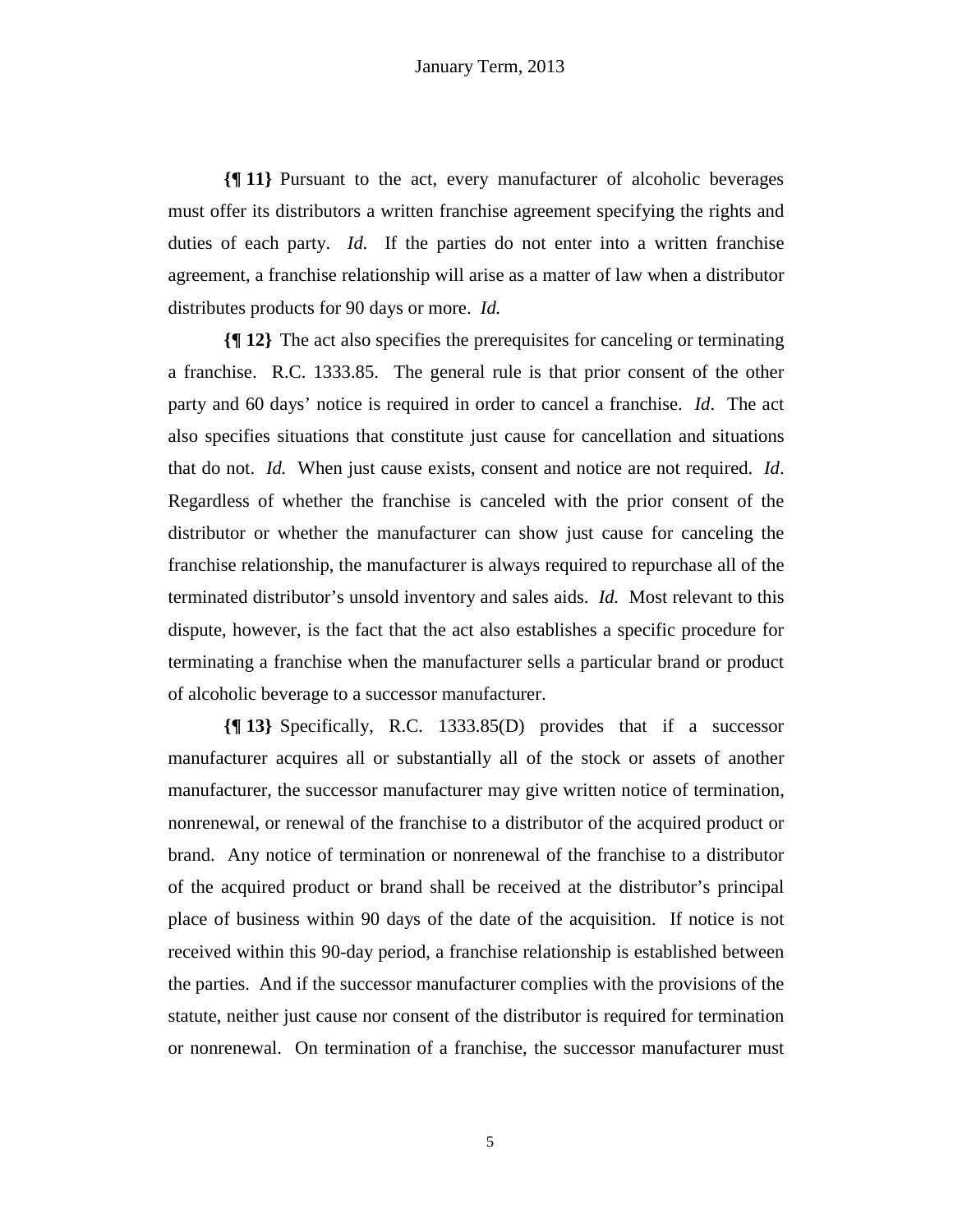repurchase the distributor's inventory and must compensate the distributor for the diminished value of the distributor's business that is directly related to the sale of the product terminated by the successor manufacturer, including the appraised market value of the distributor's assets devoted to the sale of the terminated product and the goodwill associated with that product.

**{¶ 14}** Despite these protections, Esber asserts that the Ohio Alcoholic Beverage Franchise Act does not permit a successor manufacturer to terminate a distributor's franchise without just cause within the 90-day period when the successor manufacturer has itself entered into or assumed a written contract with the distributor. We disagree. "When a statute's language is clear and unambiguous, a court must apply it as written." *Estate of Johnson v. Randall Smith, Inc.,* 135 Ohio St.3d 440, 2013-Ohio-1507, 989 N.E.2d 35, at ¶ 16, citing *Zumwalde v. Madeira & Indian Hill Joint Fire Dist.,* 128 Ohio St.3d 492, 2011- Ohio-1603, 946 N.E.2d 748, ¶ 23-24. The plain language of the statute allows the successor manufacturer to terminate a franchise. The definition of "franchise" includes both written franchise agreements and franchise agreements that have arisen by operation of law. R.C. 1333.82(D). Allowing a successor manufacturer to terminate a written franchise agreement without cause is clearly permitted under R.C. 1333.85(D), as long as the successor manufacturer provides written notice of the termination to the distributor within 90 days of the sale, merger, or acquisition, and as long as compensation for the lost value of the franchise is provided. Moreover, pursuant to statute, the parties are unable to restrict this right of termination by contract—under R.C. 1333.83, "[a]ny provision of a franchise agreement that waives any of the prohibitions of, or fails to comply with, sections 1333.82 to 1333.87 of the Revised Code is void and unenforceable."

**{¶ 15}** In this case, in order to resolve an antitrust case against it, InBev sold the right to sell Labatt brand products in the United States to Labatt Operating. The closing date of the sale was March 13, 2009, and the purchase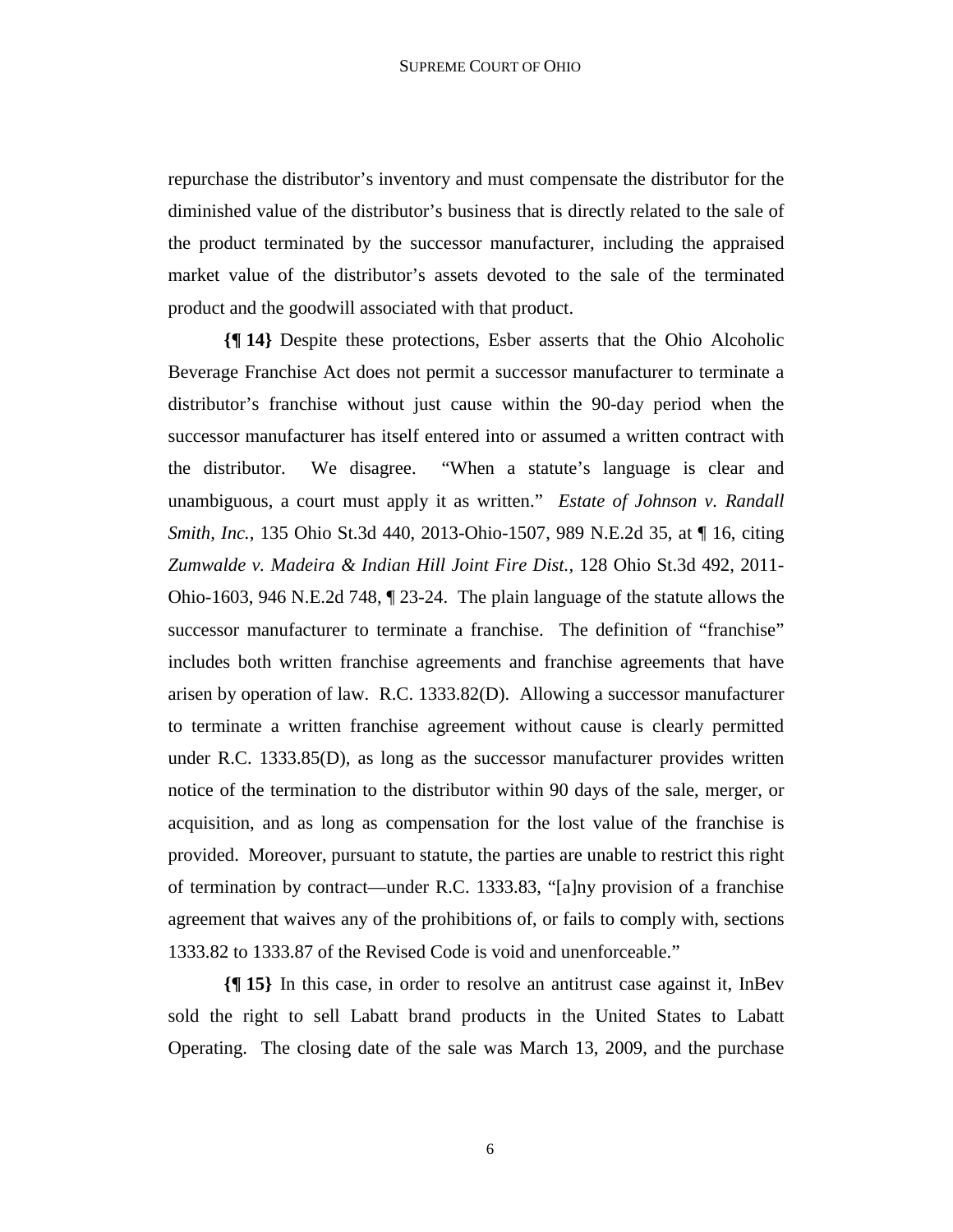agreement expressly included all wholesale distributor contracts. It is not disputed that Labatt Operating is a successor manufacturer of InBev. Thus, Labatt Operating was in compliance with the statute when it gave notice to Esber that it would be terminating Esber's franchise as a distributor of the Labatt brand products. Labatt Operating also informed Esber of its intent to compensate Esber in accordance with its statutory duty under R.C. 1333.85(D).

**{¶ 16}** Labatt Operating is a successor manufacturer that gave notice of its intention to terminate to Esber within 90 days of its purchase of the Labatt brands from InBev. Labatt Operating is required to compensate Esber in accordance with R.C. 1333.85(D), and it is not disputed that it accepted that responsibility in its notice of termination. Nothing more is required under the statute.

**{¶ 17}** Therefore, we conclude that Labatt's termination of Esber's franchise met the statutory requirements of the Ohio Alcoholic Beverages Franchise Act. Esber is entitled to compensation as specified under R.C. 1333.85(D). Accordingly, we affirm the Fifth District Court of Appeals' judgment holding that it was error for the trial court to grant summary judgment to Esber. The Fifth District found that summary judgment should have been granted to Labatt Operating as a matter of law. We agree. R.C. 1333.85(D) is clear and unambiguous on its face, and Labatt Operating followed its requirements for the termination of a franchise. This matter is remanded to the trial court for further proceedings consistent with this opinion.

Judgment affirmed.

O'CONNOR, C.J., and LANZINGER, KENNEDY, and FRENCH, JJ., concur. O'DONNELL, J., concurs in judgment only. PFEIFER, J., dissents without opinion.

Taft, Stettinius & Hollister, L.L.P., Charles R. Saxbe, and Stephen C. Fitch; Roetzel & Andress, L.P.A., and Stephen W. Funk; Tzangas, Plakas,

\_\_\_\_\_\_\_\_\_\_\_\_\_\_\_\_\_\_\_\_

7